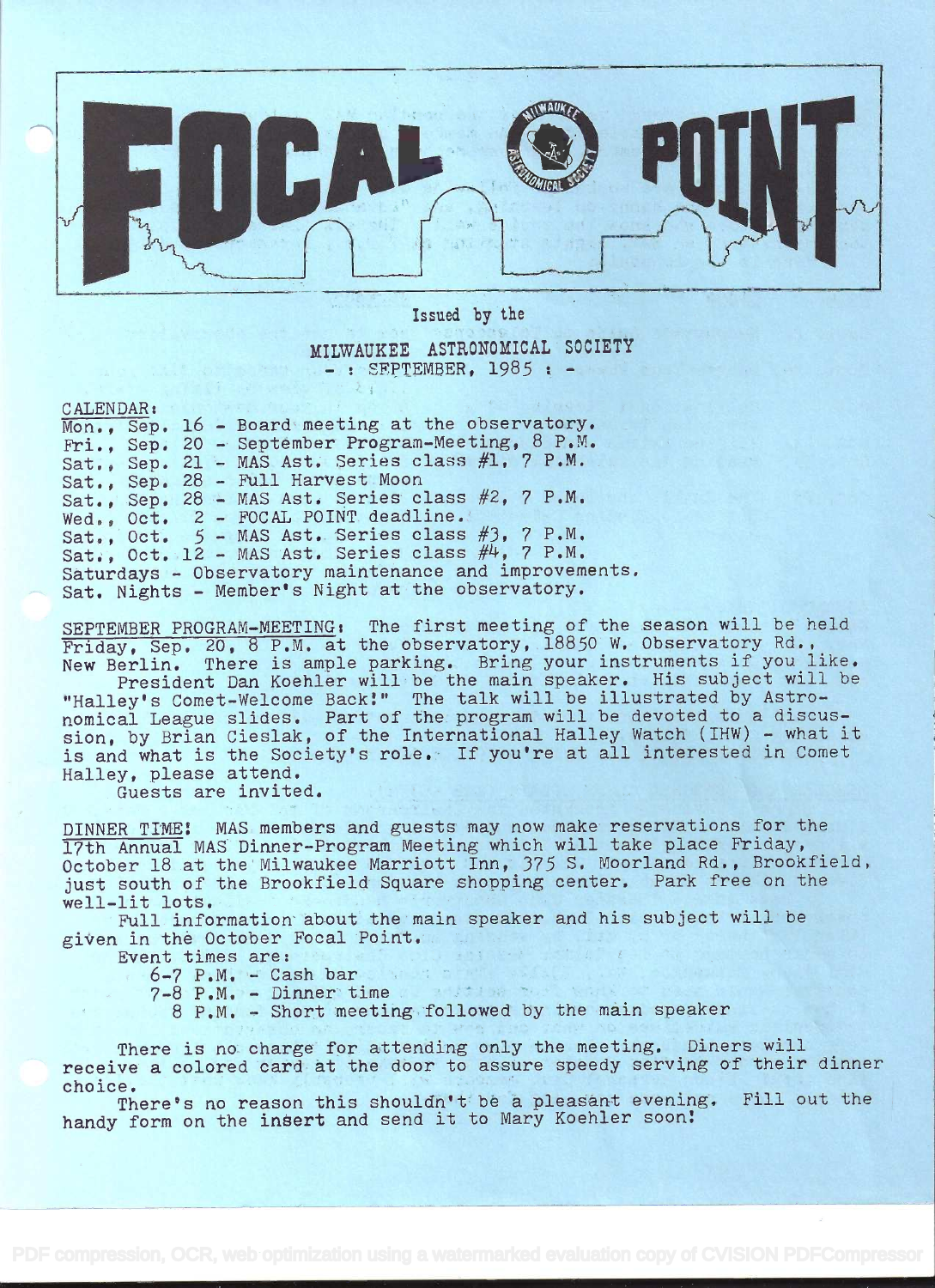GOOD NEWS! An improved version of the popular MAS Amateur Astronomer Series will again be offered to MAS members by Lee Keith at the observatory starting in late September. Our new members are especially invited to attend.

New features are workshops following each class which will include demonstrations and hands-on learning, and "advanced" topics presented by Society members who know the topics well. The six classes take place at the observatory on Sat. Nights starting at 7 P.M., workshops at 8:15 P.M. Here is the schedule:

| Date                   | Class                                                                | Workshop                                                                                                                                                                    |
|------------------------|----------------------------------------------------------------------|-----------------------------------------------------------------------------------------------------------------------------------------------------------------------------|
|                        | Sept. 21 Neophyte's Guide to Telescopes                              | How to use the observatory<br>telescopes.                                                                                                                                   |
|                        | Sept. 28 What's Your Power?                                          | Bring your scope to find your<br>field of view by timing stars.                                                                                                             |
| 5 <sup>5</sup><br>Oct. | Collimation & Cleaning of a<br>Newtonian Telescope                   | Bring in your Newtonian<br>Telescope mirror for cleaning.                                                                                                                   |
| Oct. 12<br>Oct. 19     | All the Extras - Accessories<br>Reading the Celestial Roadmap        | Effects of Nebular Filters<br>Bring your equitorially mounted<br>scope to be polar aligned.                                                                                 |
| Oct. 26                | The Small, the Faint & the<br>Diffuse - Finding Celestial<br>Objects | Find objects by Star Hopping,<br>Right Angle Sweep, Direct<br>Indexing and Computed Alt/Az.<br>Bring your telescope and find<br>a few objects you've never seen<br>before!! |

ADVANCED TOPICS

|         | Nov. 2 Astrophotography (John Asztalos)     |  |
|---------|---------------------------------------------|--|
| Nov. 9  | Observing the Planets (Terry Ross)          |  |
| Nov. 16 | Observing Comets (Brian Cieslak)            |  |
| Nov. 23 | (Gerry Samolyk)<br>Observing Variable Stars |  |
|         |                                             |  |

Much or all of this training and information will be useful for observing Comet Halley.

Questions? Call Lee Keith at 961-8752 or 962-2856.

## MESSIER AND HERSCHEL CLUBS UPDATE (LEE KEITH):

Since I have been appointed the Chairperson of the Messier & Herschel Clubs, I will be doing some new and exciting things. First, I would like all people working on either list to contact me at 961-8752 or 962-2856 for my information only. This is not required to get any certificate, but <sup>I</sup>would like to be able to tell people how many (and who) are participating.

<sup>I</sup>have made a "Messier Club Observer's Handbook" available to new observers in the Messier Club. It can be obtained from me at meetings (when I'm there) or by mail by sending an 8 1/2 x 11" SASE envelope with 66 cents postage to Lee Keith, Messier Club Chairperson, 1230 E. Singer Cir. #106, Milwaukee, Wi., 53212. This booklet has everything a new observer would need to know from setting up and getting your "night eyes" to how to find a good observing site to various object finding techniques to specific guidelines on what and how to record an observation! It is a very complete handbook. I even plan on including telescopic finder charts for the harder-to-find Messier objects to make it easier for beginners to find them! Since Herschel Club members will probably know what they're doing, I have not made anything for them.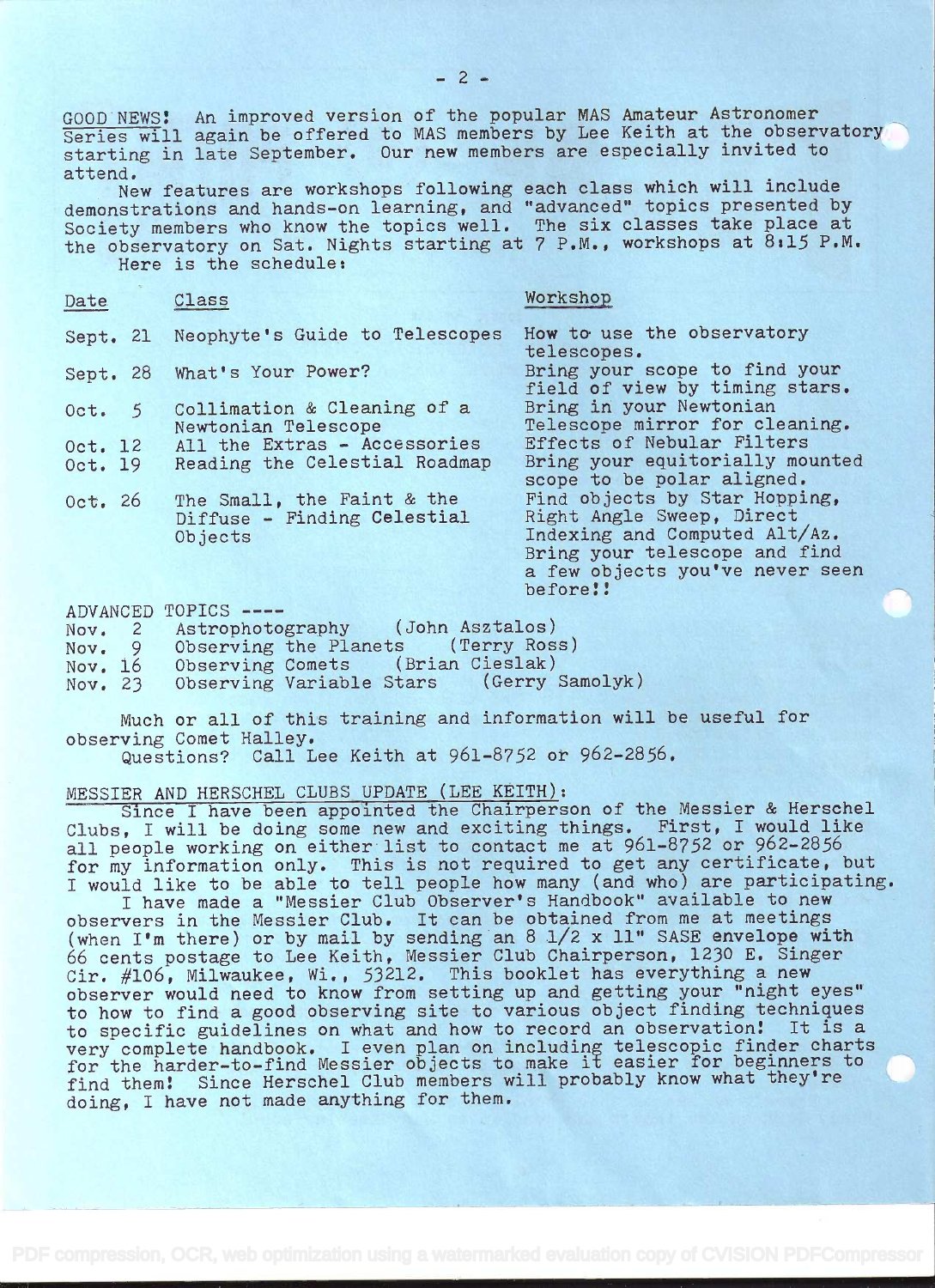OBSERVATORY NEWS:

Drywall installation is almost concluded, taping in progress. We must continue all work on this building to clear permit by November.

Work on the drives for the 65cm telescope continues at a good pace. The R A drive is installed but not yet wired up. The Dec drive will follow soon.

The MAS now owns a photo electric photometer. This device electronically measures the brightness of stars and other objects. It can also be used to time occultation events. Although the operation of this device is not very difficult, anyone interested in its use is encouraged to read the manual before using it. For further information contact Gerry Samolyk.

The MAS will participate in the International Halley Comet Watch program. Instrumentation available at the observatory for this program includes a double slide plate holder for photography, a micrometer for direct measurement, and the photometer mentioned above. Observers are encouraged to participate in this project. For further information contact Brian Cieslak (679-9663).

The 1985 Observatory report is due in October. If you have any observations to be included in this report send your totals to Gerry Samolyk, 931 S. 76th St., West Allis, Wi. 53214. In addition to Planetary observations, variable stars, and occultations, early observations of Comet Halley will be of particular interest. Please respond as soon as possible so your observations can be included.

Please call Pres. Dan Koehler at 662-2987 if you have any ideas of how we can inexpensively replace the observatory lawn mower. We need a mower capable of cutting three acres of grass.

We may soon have to resort to a herd of sheep!

NEW NCRAL CHAIRMAN: Frank Roldan has been elected chairman of the North Central Region Astronomical League. As usual, he will perform efficiently, Frank wants to hear from any member who has ideas, suggestions or

complaints about the League.

Write or call him at 3842 W. Park Hill Ave., Milw., Wis. 53208  $(344 - 2354)$ .

## UPCOMING GRAZES:

| Date |             | $\frac{Mag}{7.7}$ | Time       | % Sunlight | Cusp Angle |
|------|-------------|-------------------|------------|------------|------------|
|      | Sept. 11-12 |                   | 5:20 A.M.  |            | 13.0N      |
| Oct. | $6 - 7$     | 7.5               | 5:50 A.M.  | 47         | 3.5N       |
| Nov. | $4 - 5$     | 6.8               | 10:30 P.M. | 56         | 7.7N       |
| Dec. | $15 - 16$   | 6.0               | 7:15 P.M.  |            | 15.9S      |

All of these grazes are rated favorable. For further information contact Virgil Tangney (327-7976).

YOUR DUES ARE DUE! This month is the first month of the MAS new year. Your membership renewal is most welcome at this time. Take advantage of your Society's many benefits.

A handy remittance form with rates is included with this issue.

COMET HALLEY NEWS: Mag. 12 Halley is now in northern Orion, about 1º N and E of 71 Orionis. Approx. position - 6h 15.4m R.A.,  $+190$  35.9.  $\text{Dec}_{\&{2.5}}$ It has been seen visually in Aug. by some Lehigh Valley Am. Ast. Soc. members using a 14" Schmidt-Cassegrain. It has a distinct stubby coma. Practice on Giacobini-Zimmer (see p. 221 of your Sep. 1985 SKY & TELESCOPE).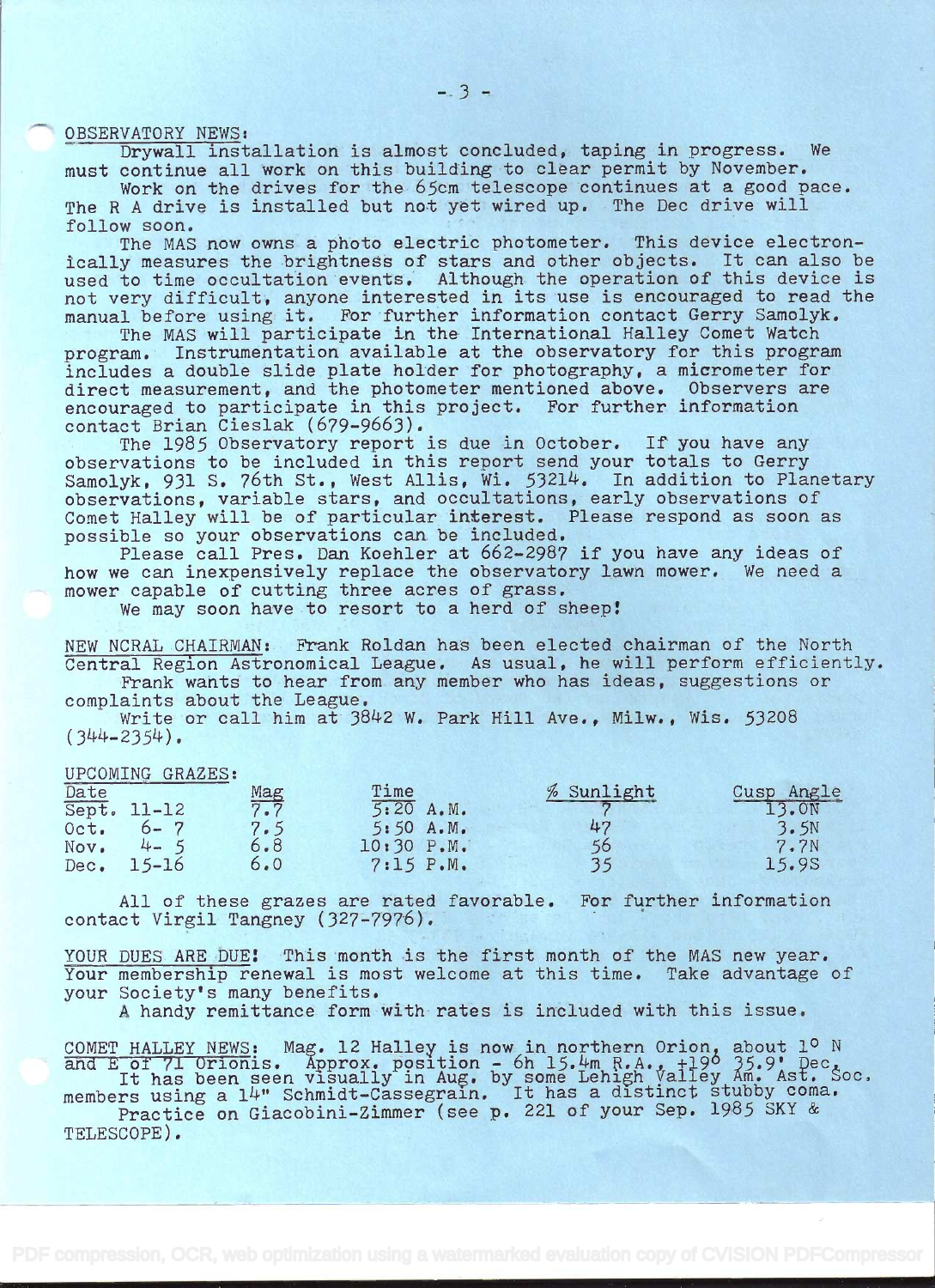NEW MEMBERS: As expected, many people join the Milwaukee Astronomical Society at this time of the year owing to the Open House programs, the congenial volunteer help, and the favorable impressions they receive of the many things the Society has to offer.

Let's roll out the red carpet for: David Balistrari, Dousman; James Biwerski, West Allis; Robert Brandt, New Berlin; M/M Michael Buchanan, Butler; Dr. Stuart Ettli, Wauwatosa; Richard Franckowiak, Greenfield; Henry Gerner Family, Waukesha; Karen & Larry Hamilton, Milwaukee; Paul Hess, Brookfield; Jeffrey Jacobs, Greendale; Tad Johnson, Wauwatosa; Brian Joslin, Shorewood; Dr. Monte Leibman, Hartland; William Lorch, Elm Grove; Nathan Rich, Hales Corners; Richard Schauz, Milwaukee; Todd Stair, Waukesha; Dr. Paul and Ann Stein, Franklin; Richard Sterle Family, Greenfield; Lloyd & William Strauss, Wauwatosa; David Uselmann, New Berlin; Christopher Weiss, West Allis; Anthony Williams, Milwaukee.

FOR SALE: Magazine subscriptions, at a reduced rate, through your Society.  $ASTRONOMY - 12$  issues, \$12/yr. DEEP SKY -  $4$  issues, \$7/yr. TELESCOPE MAKING -  $4$  issues, \$7/yr. OBSERVER'S (CANADIAN) HANDBOOK - \$6/copy (price subject to change).<br>Please call Jim Toeller at 352-7144.

|  | MEMBER'S NIGHT KEYHOLDERS: |              |  |                    |                                                                                                                 |  |
|--|----------------------------|--------------|--|--------------------|-----------------------------------------------------------------------------------------------------------------|--|
|  | Sep. 14 H. Auchter         | $542 - 2158$ |  | Oct. 5 P. Borchart | 445-1181                                                                                                        |  |
|  | 21 J. Asztalos             | $258 - 5626$ |  | 12 B. Cieslak      | 679-9663                                                                                                        |  |
|  | 28 R. Berry                | 442-4267     |  | 19 W. Collins      | $255 - 4169$                                                                                                    |  |
|  |                            |              |  |                    | and the state of the state of the state of the state of the state of the state of the state of the state of the |  |

Brian Cieslak will replace Jim Toeller as overseer of scheduling special programs and tours at the observatory.

<sup>A</sup>new procedure regarding responsibilities of Member's Night partic- ipants has been adopted by the Board of Directors. All MAS members are urged to read and keep the special insert with this issue of the FOCAL POINT.

DIRECTORY: President - Daniel Koehier - 662-2987 Vice President - Dr. Richard Wiesen - 781-4757 Prog. Chairperson - Thomas Renner - 1-392-2799 Secretary - Brian Ganiere - 258-5626 Treasurer - James Toeller - 352-7144 Observatory Director - Gerry Samolyk - 475-9418 Asst. Obs. Director - John Asztalos - 258-5626 FOCAL POINT Editor - LeRoy Simandl - 933-3052 MAS Observatory - 18850 W. Observatory Rd., New Berlin - 532-9071

minima (Ca) in Library is derived

OCTOBER FOCAL POINT DEADLINE - WEDNESDAY, OCTOBER 2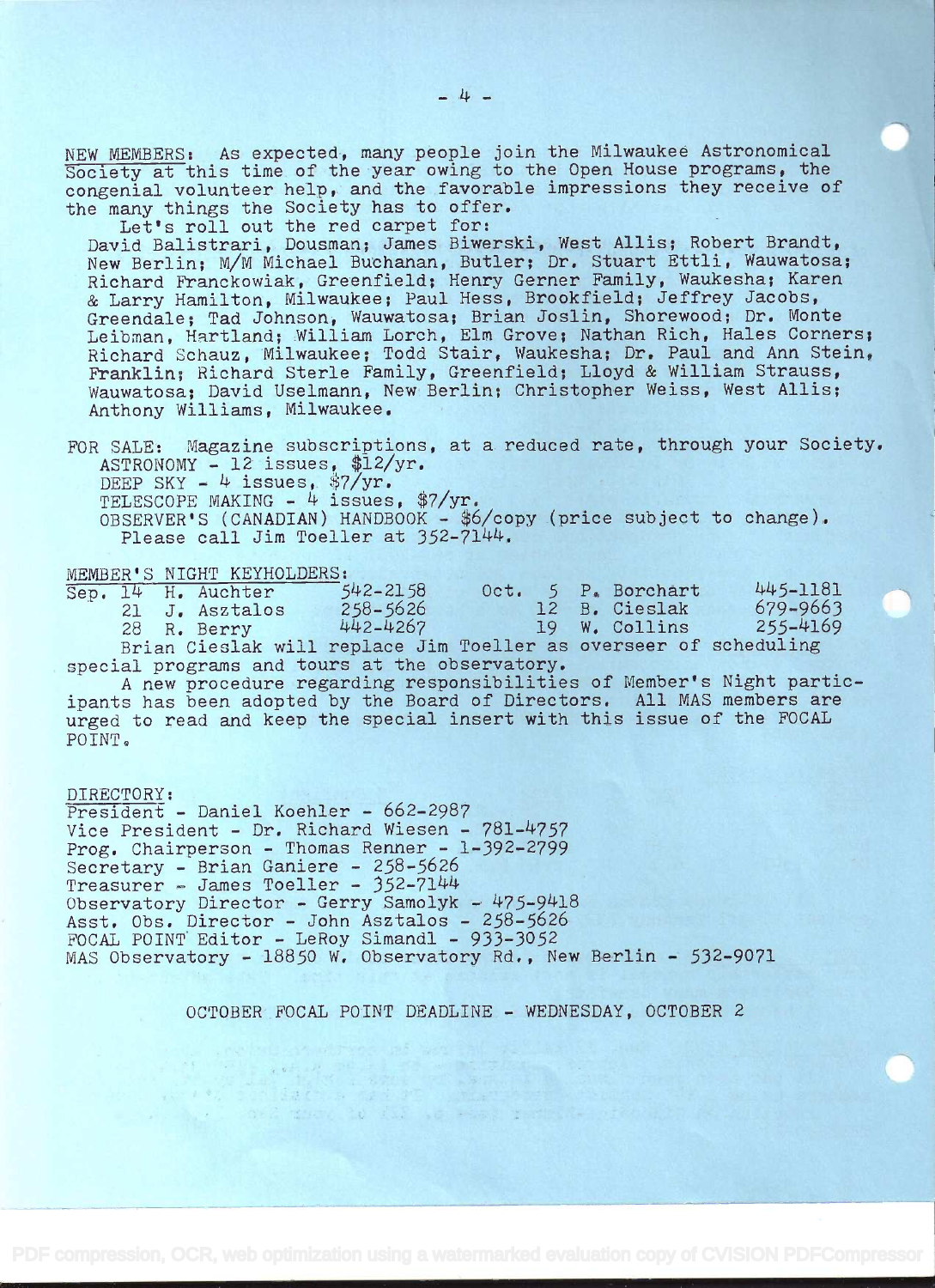MILWAUKEE ASTRONOMICAL SOCIETY MEMORANDUM MEMBER' S RESPONSIBILITIES ON "MEMBER' S NIGHTS.'

- 1. Members are highly encouraged to use the facilities at the MAS Observatory on Member's Nights (Saturday evenings) throughout the calendar year. Such use is a right of membership with the
- MAS. 2. Members wishing to use the observatory on a particular Saturday evening WILL CONTACT THE KEYHOLDER BY TELEPHONE NO LATER THAN THE FRIDAY BEFORE THAT SATURDAY EVENING, to schedule observing or instruction time. The member should inform the keyholder of his/her intentions and equipment requirements at that time to avoid conflicts of usage. Members should contact the keyholder as early as possible.
- 3. Members making appointments in advance to use Observatory equipment through the keyholder on duty that evening WILL HAVE PRIORITY OVER THOSE WHO DO NOT.
- 14. Members are asked to KEEP APPOINTMENTS AND NOT BURDEN KEYHOLDERS WITH MULTIPLE PHONE CALLS once an appointment is made. If a member must cancel, he/she should do so no later than 6:00 p.m. of the evening of the appointment.
- 5. If a member is unable to contact the keyholder after several attempts during the week before the Member's Night, he/she should call Jim Toeller (352-7144), leave the message and ask for further instructions,
- 6. Members failing the above process should at least CALL THE OBSERVATORY (542-9071) BEFORE traveling THERE on a Member's Night to make sure it is staffed that evening. MEMBERS MAY NOT ASSUME THE OBSERVATORY WILL BE STAFFED ON A MEMBER'S NIGHT, ESPECIALLY IF THE KEYHOLDER HAS NOT BEEN NOTIFIED BY PHONE IN ADVANCE. Members who do not call the keyholder or Observatory in advance of arrival do so at their own risk.
- 7. Members using the MAS Observatory on Member's Nights will follow the instruction and directives of the keyholder while on the observing grounds, and leave the Observatory in good order when finished.
- 8. Members may schedule additional observing sessions outside of Member's Night dates with a keyholder at mutually agreeable times, subject to equipment availability.

PLEASE KEEP THIS COPY